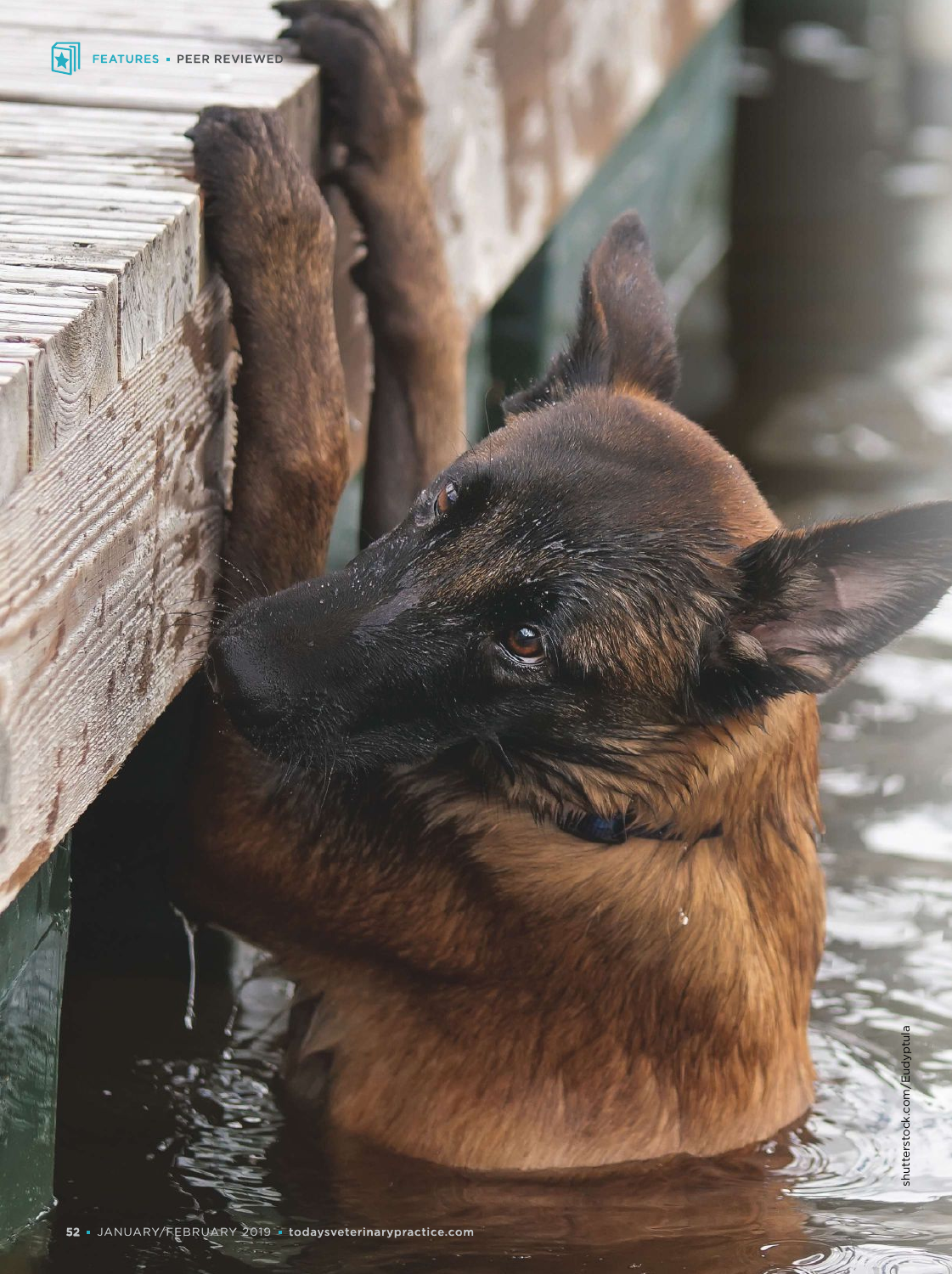# CRITICAL CARE

# **Treating Environmental Lung Injuries: Drowning and Smoke Inhalation**

*Jamie M. Burkitt-Creedon, DVM, DACVECC Assistant Professor of Clinical Small Animal Emergency and Critical Care University of California, Davis*

Environmental lung injury can result from several causes, including drowning or smoke exposure from enclosed-space fires. Management of patients with environmental lung injuries differs from management of patients with the many other types of respiratory compromise. This article describes treatment of lung injury caused by drowning and smoke inhalation.

#### DROWNING

We will first discuss the definition of drowning, which has undergone modifications over time. Drowning is currently defined as respiratory impairment resulting from submersion or immersion in liquid. In the current literature, the term "nonfatal drowning" has replaced "near-drowning."<sup>1</sup> Also, the terms "wet" and "dry" drowning have been abandoned. Forensic science has shown that most victims previously thought to have "dry" drowned were probably apneic before entering the water, and "dry" lungs are now believed to occur in only <2% of drowning victims.<sup>2</sup>

Dogs and cats drown for several reasons: falls into bodies of water from which they cannot escape, $3,4$  accidents while swimming, $3$  seizures or other physical conditions that impair swimming,<sup>3</sup> or intentional submersion by a person.<sup>3,5</sup> Drowning accounts for a small percentage of dogs and cats presented for respiratory distress, and the literature with regard to its treatment in small animals is scarce. Thus, most recommendations for management of dogs and cats that have drowned are extrapolated from the literature about humans. However, some of the considerations for management of animals with respiratory compromise resulting from drowning are unique to animals.

# Pathophysiology

When an animal experiences drowning, respiratory impairment results from aspiration of water, which causes surfactant dilution and dysfunction, bronchoconstriction, increased permeability of the alveolar–capillary membrane, local inflammation and edema, and lung unit

#### **RESPIRATORY DISTRESS**

Management of a dog with an environmental lung injury—e.g., due to drowning—differs from the care given for other types of respiratory compromise.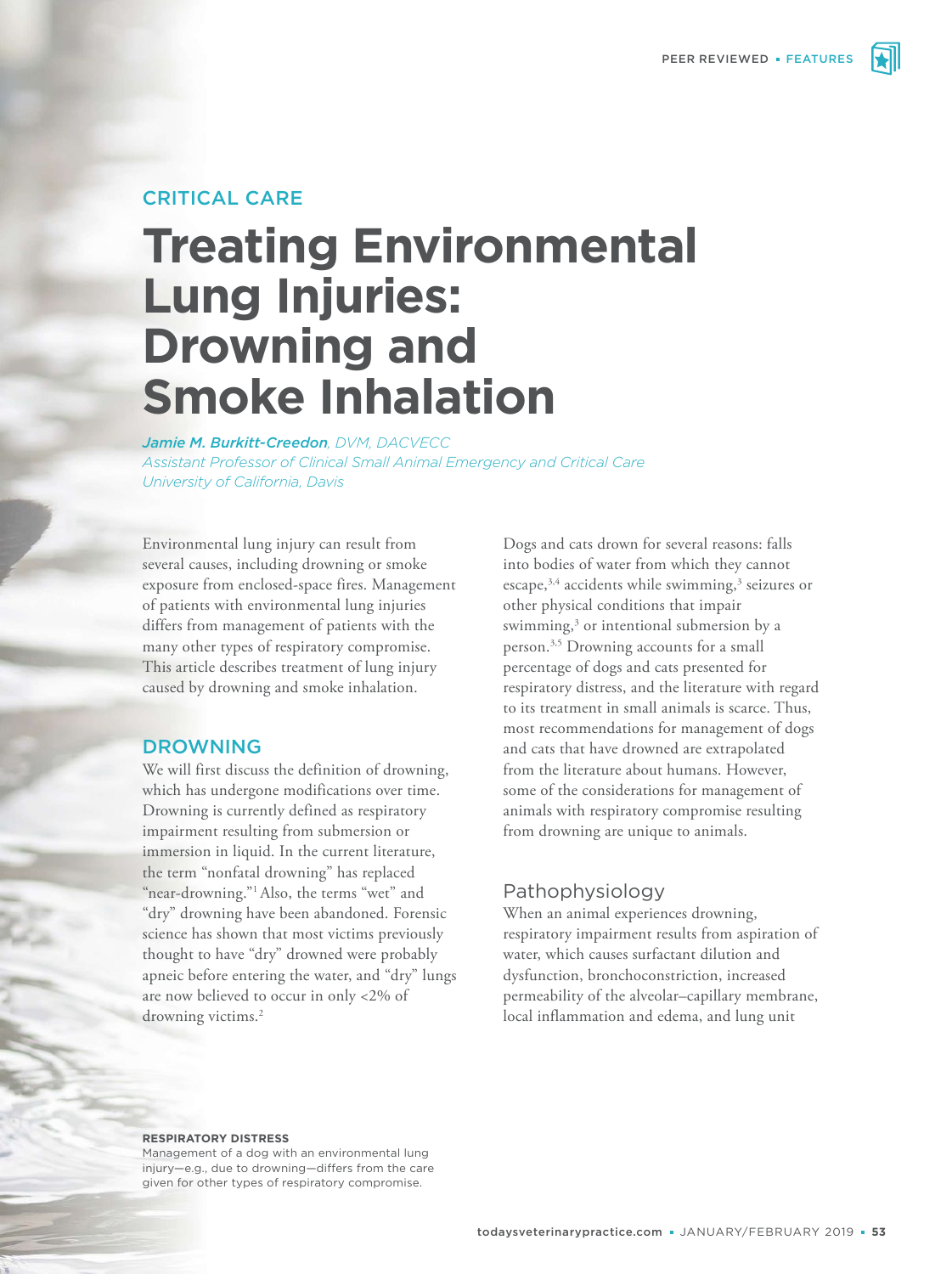#### **BOX 1 Management of Drowning Patients**

- Provide oxygen therapy
- Dry animal thoroughly
- **Treat hypovolemia with appropriate fluid** resuscitation
- $\blacksquare$  Treat hypothermia
- **Take baseline thoracic radiographs**
- $\blacksquare$  If the stomach contains fluid, consider placing nasogastric tube to remove gastric contents
- **Provide supportive care** 
	- **Fluid therapy**
	- Warmth
	- **Possibly bronchodilators**
- Complete systems review to investigate for neurologic or cardiac abnormalities that may have predisposed the patient to drowning, if appropriate
- Look for evidence of pneumonia
	- **Monitor vital signs**
	- Evaluate complete blood counts
	- Perform repeat thoracic radiographs if pneumonia is suspected (fever, leukocytosis)

collapse.<sup>6</sup> Alveolar collapse decreases lung compliance and increases the work required for breathing while the repetitive open-to-collapse-to-open cycling of the delicate respiratory epithelial layer incites further pulmonary damage and inflammation. Clinical severity is associated with the volume of water inhaled, regardless of water type (salt, fresh, or chlorinated).

# Presentation and Physical Examination

Most cases of small animal drowning occur during warm weather.<sup>3</sup> However, drowning should be considered for any animal that has been rescued from water. Examination may reveal abnormalities in body temperature, heart rate, respiratory rate or effort, and neurologic status. Patients in obvious respiratory distress should be provided oxygen as soon as possible.

# Diagnostic Testing

Determining the severity of respiratory compromise involves physical examination, pulse oximetry, and arterial blood gas analysis. Contrary to findings in

experimental canine drowning models, after spontaneous drowning most people and dogs do not seem to have clinically important electrolyte abnormalities.3,7,8 This discrepancy is probably related to the relatively small volume of liquid aspirated in drowning victims brought to the hospital alive. For animals that have drowned, results of complete blood count, serum biochemistry panel, and urinalysis are usually nonspecific. However, because animals with unrelated disease processes seem to be at increased risk of drowning,<sup>3</sup> a complete systems review is appropriate, particularly when the cause of drowning is not obvious.

The appearance of initial chest radiographs of a drowned patient is highly variable. Serial chest radiographs can be used to monitor for later-developing infiltrates, which may indicate bacterial pneumonia (**FIGURE 1**) or development of the pulmonary form of acute respiratory distress syndrome. If fever or leukocyte changes develop, new chest radiographs are indicated. If pneumonia is suspected, airway sampling by tracheal wash or bronchoalveolar lavage should ideally be performed before empirically initiating antimicrobial therapy while awaiting culture results. In people, aspiration of swimming pool water does not usually cause bacterial pneumonia, although polluted or contaminated water seems more likely to lead to infection.<sup>6</sup>

# Treatment

Treatment for drowning is similar to treatment for respiratory distress from other causes of pulmonary



**FIGURE 1.** Right lateral thoracic radiograph of a mature Labrador retriever that developed severe bacterial pneumonia after non-fatal drowning in a contaminated lake. The dog responded well to aggressive oxygen therapy and broad-spectrum antimicrobials and was discharged alive from the hospital.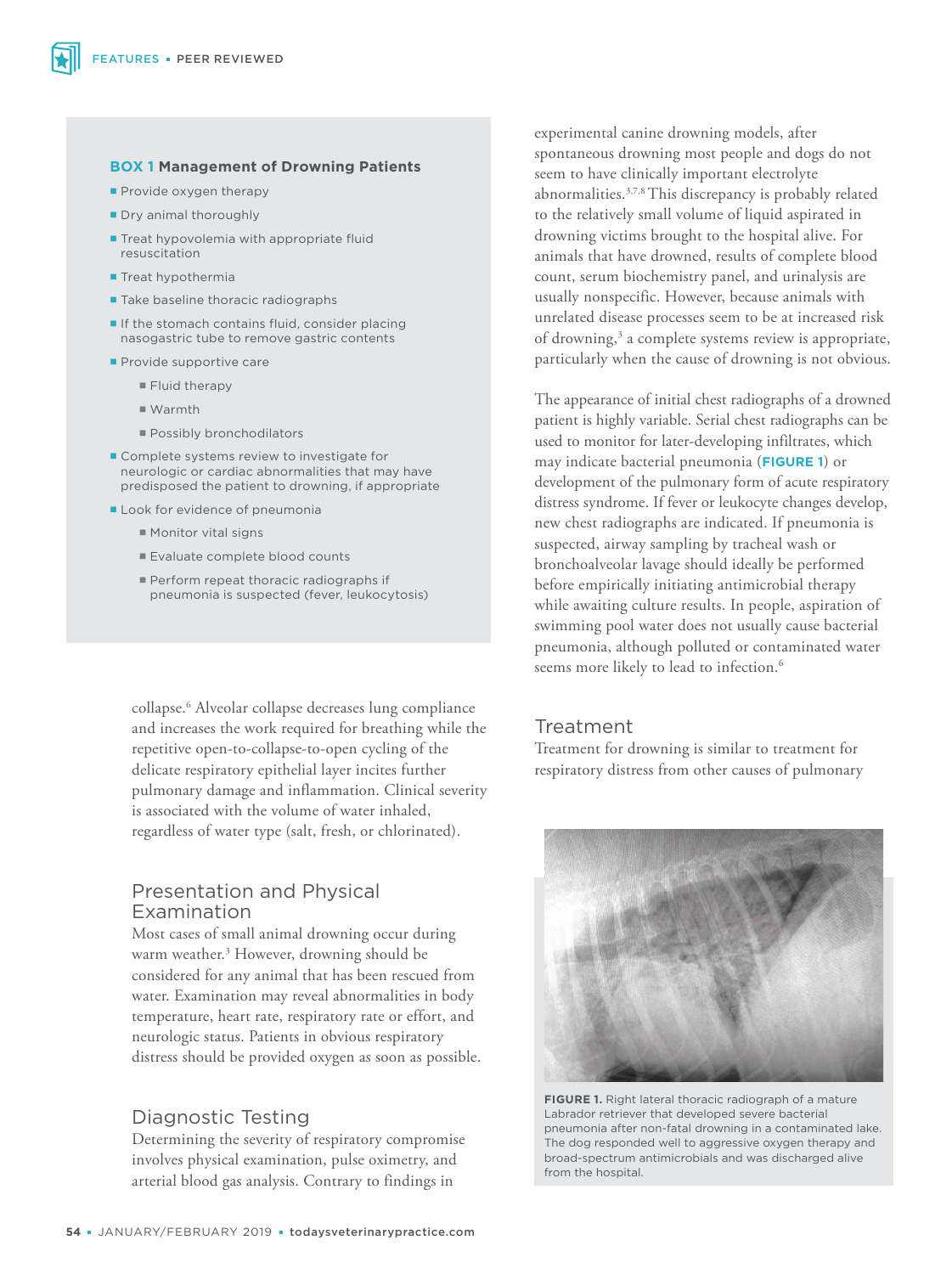disease (**BOX 1**). Oxygen therapy is required for any animal with respiratory difficulty and should be provided as soon as possible. Supportive measures should also be instituted to treat hypothermia, shock, and other concomitant problems. Drowning victims may have swallowed large volumes of water, which can cause electrolyte abnormalities and predispose them to emesis with aspiration.<sup>9</sup> Therefore, if the patient's respiratory status allows, consider passing a nasogastric tube to remove water from the stomach. Prophylactic administration of antimicrobials is not recommended because drowning is not usually associated with bacterial pneumonia and because if pneumonia should occur, prophylactically administered antimicrobials can select for resistant organisms.<sup>6</sup> Glucocorticoids are not routinely recommended for drowning victims.<sup>6</sup> Bronchodilators may be considered. Patients with severe hypoxemia or severely increased respiratory effort require mechanical ventilation. For human drowning victims, a lung-protective strategy with low tidal volumes is generally recommended.<sup>6</sup>

# Prognosis

The prognosis for drowning victims who survive the initial event and associated hospitalization is good. For human patients who have experienced prolonged hypoxemia associated with a drowning event, longterm neurologic consequences are possible; however, for veterinary patients, such outcomes have not yet been reported.

# SMOKE EXPOSURE

Companion animals are most commonly exposed to clinically meaningful amounts of smoke during enclosed-space fires. With regard to their exposure to wildfires, information about injury patterns is scant; however, available information suggests that many dogs and cats rescued from wildfire or outdoor fire conditions have dermal burns without meaningful respiratory compromise.10,11 Those with respiratory compromise caused by an outdoor fire usually have burns,<sup>11</sup> whereas many animals rescued alive from enclosed-space fires may have respiratory and neurologic compromise without extensive dermal burns.12-16 For individuals with respiratory compromise caused by smoke inhalation, the clinical course is complicated and the prognosis is worsened by the presence of dermal burns.<sup>17</sup>

The combination of toxic gas, inhaled particulate matter, and thermal airway injury leads to a unique pathophysiologic circumstance for animals after smoke inhalation.

# Pathophysiology

The combination of toxic gas, inhaled particulate matter, and thermal airway injury leads to a unique pathophysiologic circumstance for animals after smoke inhalation. Smoke contains the metabolically toxic gas carbon monoxide (CO) and may also contain hydrogen cyanide and other toxic gases, depending on the materials being burned. Smoke also contains particulate matter that may be inhaled and can be difficult to clear, particularly when upper and lower airways are thermally burned.

# **Carbon Monoxide**

CO is ubiquitously present in fire smoke. Although CO is not irritating to the airways, it causes problems by competing with oxygen for hemoglobin binding sites. The affinity of CO for the hemoglobin molecule is approximately 250 times that of oxygen; thus, even short-term inhalation of only 0.05% to 0.1% of CO gas can be lethal.<sup>18</sup> CO also shifts the oxyhemoglobin equilibrium curve to the left (i.e., increases hemoglobin's affinity for oxygen), thus impeding oxygen release from hemoglobin to the tissues. This combination of toxicologic effects leads to tissue hypoxia by decreasing oxygen availability to tissues.

Some of the clinical signs associated with CO toxicosis cannot be readily explained by simple tissue hypoxia. For instance, many of the neurologic sequelae of CO toxicosis differ from those seen in animals recovering from cardiopulmonary arrest, which also causes cerebral hypoxia. CO affects cellular metabolism and function in many ways, which has led to "cellular" theories regarding these nonhypoxic mechanisms of CO neurotoxicosis.<sup>19</sup> CO molecules may affect mitochondria, cellular enzymes, leukocyte and platelet function, and neuronal signaling.<sup>19</sup> These effects help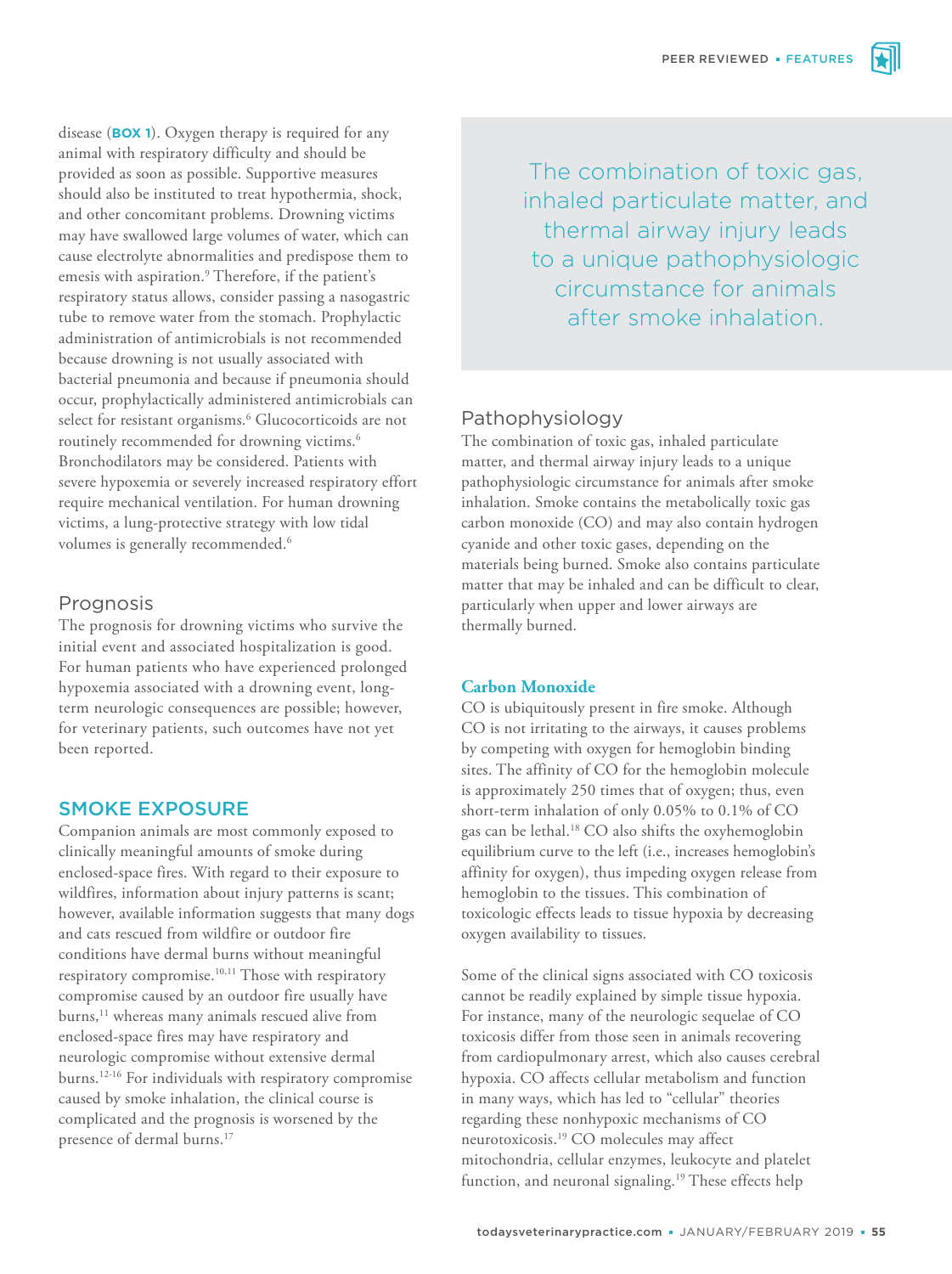explain some of the complexities of the clinical signs of smoke inhalation.

#### **Hydrogen Cyanide**

The presence of cyanide gas in enclosed-space fire smoke varies according to what is burned. Cyanide is produced by the burning of certain fabrics, synthetic materials, and paper products. Cyanide is another element that is not irritating to the airways. It is, however, a metabolic toxin that inhibits mitochondrial function and thus leads to poor cellular energy production even when delivery of oxygen to cells is adequate.

#### **Particulate Matter**

Smoke contains many particulates. Smaller particles cause lower airway inflammation and edema, and clearance can be impaired because of lower airway thermal injury and secondary mucociliary escalator dysfunction. Larger particulates can become lodged in bronchi and lead to lung lobe collapse.<sup>11</sup> Inhalation of these particles is not generally associated with bacterial pneumonia; however, secondary pneumonia can develop in patients that are managed with an artificial airway (e.g., an endotracheal or tracheostomy tube) because of the presence of the device and circumvention of upper airway defenses against infection.<sup>20</sup>

# **Thermal Injury**

Most airway burns occur in the upper respiratory tract because the upper airway efficiently dissipates the heat, which limits thermal injury to the lower airways. Inflammation and edema of the upper airways can lead to upper airway obstruction. However, superheated



**FIGURE 2.** A dog presented after being trapped in a house fire. Note the soot on the dog's coat and the rescuer's hand.

particulates can be inhaled deeply and cause severe lower airway burns. Thermal injury to the lower airways causes erosions, inflammation, bronchoconstriction, edema, and hyaline membrane formation. These changes impede mucociliary escalator function, decrease pulmonary compliance, and in severe cases can cause lower airway and alveolar collapse. These problems increase the work required for breathing and cause hypoxemia.

# Presentation and Physical Examination

The history for patients exposed to smoke is generally straightforward in that clients are usually aware that the animal has been exposed to smoke or fire; however, clinical signs may or may not have been present at the fire scene. Because early oxygen therapy is vital and not all clinical signs may be immediately obvious, all animals exposed to smoke, even those that seemed unaffected at the fire scene, should receive supplemental oxygen as soon as possible and be evaluated by a veterinarian. When clinical signs are expressed at the fire scene, they can include coughing, gagging, ptyalism, and overt respiratory distress; neurologic signs (e.g., agitation, ataxia, obtundation, recumbency, seizure, or coma); ocular and upper respiratory signs (e.g., apparent pain and discharge); and dermal burns.<sup>12,13</sup>



**FIGURE 3.** Soot in the saliva and on the oral tissues after being trapped in a house fire. When an animal is exposed to a fire but inhalation of smoke is uncertain, examination of the oral cavity or respiratory secretions can help confirm exposure.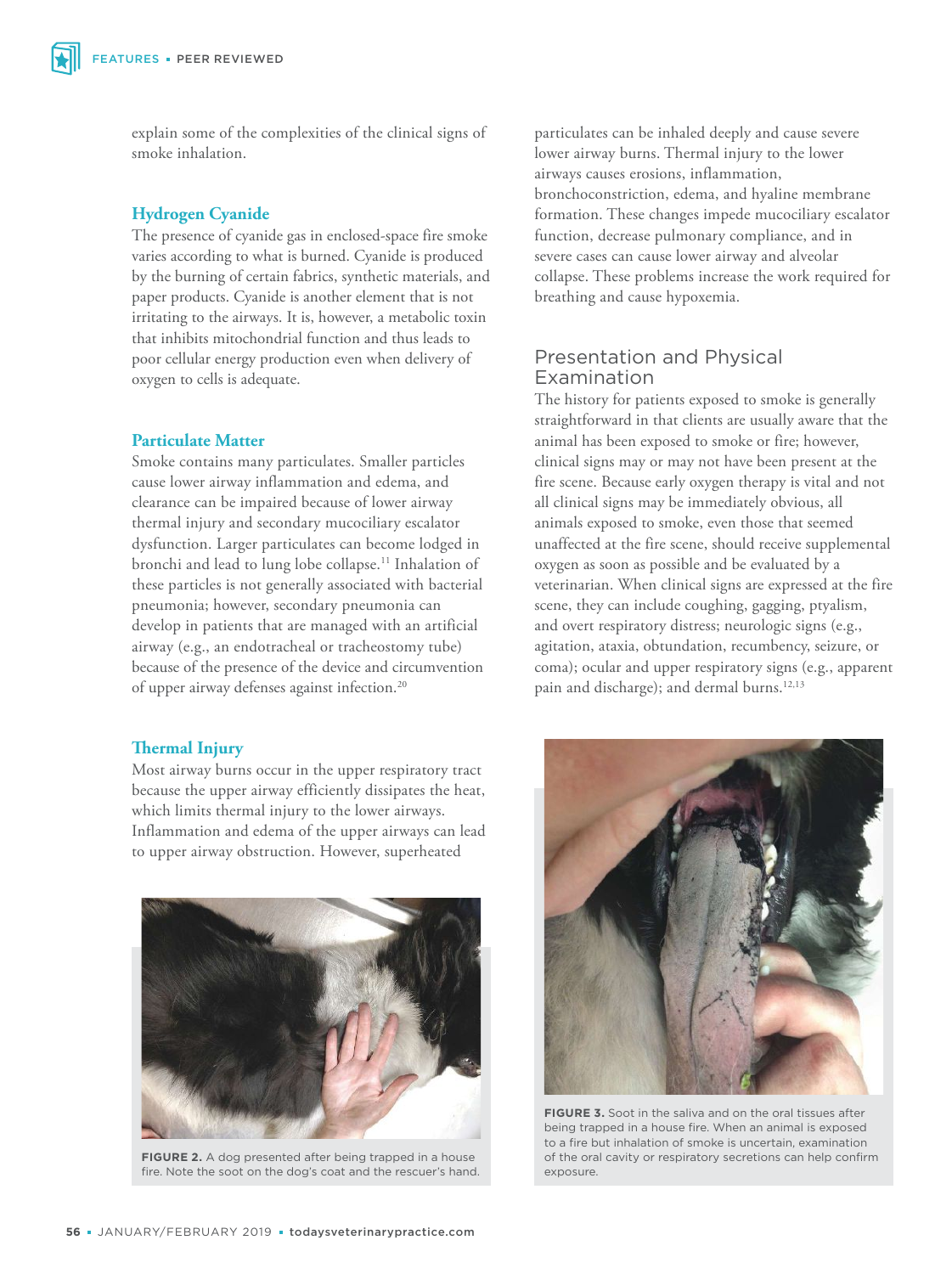Most animals that have been exposed to smoke smell of smoke and/or have soot on their coats (**FIGURE 2**). However, for some animals, smoke inhalation can be difficult to determine, and clues such as soot on the tongue or in saliva can help confirm smoke inhalation (**FIGURE 3**). Initial physical examination findings can vary widely according to the severity and length of exposure. Animals exposed to smoke are often dehydrated. The main systems involved are usually neurologic, respiratory, ophthalmic, and dermal. The most common acute neurologic signs are mentation changes, ataxia, extensor rigidity, and seizures.12-16,21 Mucous membrane color is rarely the cherry red that is supposedly classic for CO or cyanide toxicosis.<sup>12-14,16</sup> Not all animals are tachypneic,<sup>12,13</sup> and increased respiratory effort may be more clinically relevant than increased respiratory rate.<sup>15</sup> Smoke exposure often leads to ophthalmic injuries, such as corneal ulceration, blepharospasm, and poor tear production.<sup>10,12</sup>

Neurologic signs resulting from smoke inhalation include blindness, deafness, paresis, ataxia, mentation changes, and seizures.14,15,19 However, CO toxicosis can cause delayed neurologic signs, which can appear days after exposure and in animals that did not have obvious neurologic dysfunction at the time of presentation. These delayed neurologic signs are believed to be secondary to the cellular toxicologic effects of CO. Magnetic resonance images of 1 dog with delayed neurologic signs after smoke inhalation did not show evidence of cerebral anoxic insult, which may suggest that nonhypoxic mechanisms were the more likely cause of the neurologic signs.<sup>15</sup> For 2 chihuahuas caught in a house fire and in which seizures occurred 2 to 3 days later, necropsy results revealed myelin and neuronal changes, which are consistent with changes found in people with acute CO toxicosis.<sup>21</sup>

# Diagnostic Testing

For smoke-inhalation patients, the results of complete blood count, serum biochemistry panel, and urinalysis are generally nonspecific. Unfortunately, standard pulse oximetry may not be useful because it does not distinguish dysfunctional carboxyhemoglobin from healthy oxyhemoglobin. In other words, a pulse oximeter will read artificially high in animals with CO toxicosis or falsely normal in hypoxemic animals. Arterial blood gas measurement will reveal hypoxemia (low partial pressure of oxygen  $\left[\text{PaO}_2\right]$ ) for animals with concurrent lower airway or pulmonary insult secondary to smoke inhalation but is not

#### **BOX 2 Management of Smoke-Inhalation Patients**

- Provide aggressive oxygen therapy as soon as possible. Consider intubation and delivery of 100% oxygen
- Provide fluid resuscitation, if indicated
- **Closely monitor respiratory rate and effort**
- Consider arterial blood gas measurement (Note that pulse oximetry is unreliable because of CO exposure)
- **Take thoracic radiographs**
- **Provide supportive care** 
	- Provide saline nebulization and coupage
	- Rehydrate with fluid therapy
	- Consider bronchodilators
- **Manage burns**
- Provide ophthalmic care
	- **Stain corneas with fluorescein**
	- Perform Schirmer tear test
	- Treat accordingly with ophthalmic medications
- **Monitor for onset of delayed neurologic signs up to** 6 days or more following the event

helpful in the evaluation of CO toxicosis because CO does not affect lung function or  $PaO<sub>2</sub>$ . Cooximetry, which measures the percentages of various forms of hemoglobin in relation to total hemoglobin, can be used to confirm smoke inhalation and to monitor response to treatment. However, although co-oximetry can quantify carboxyhemoglobin, the level of carboxyhemoglobin does not predict severity of clinical signs or prognosis.15 In addition, cooximetry is rarely performed in clinical veterinary practice. Cyanide toxicosis leads to increased venous oxygen tension  $(\text{PvO}_2)$  because of decreased oxygen diffusion into cells at the tissue level and is indicated by a decreased gradient between  $PaO_2$  and  $PvO_2$ .

Thoracic radiographic findings after smoke inhalation are variable. In one study of dogs exposed to smoke, radiographs showed patchy, asymmetrical alveolar infiltrates in various lung regions, $12$  whereas in another study of cats exposed to smoke, radiographs tended to show diffuse bronchointerstitial patterns with various alveolar patterns.<sup>13</sup> Thoracic radiographs of smokeexposure patients may be nonremarkable, but that finding does not rule out inhalation of CO or cyanide because these gases are not irritating to airways.